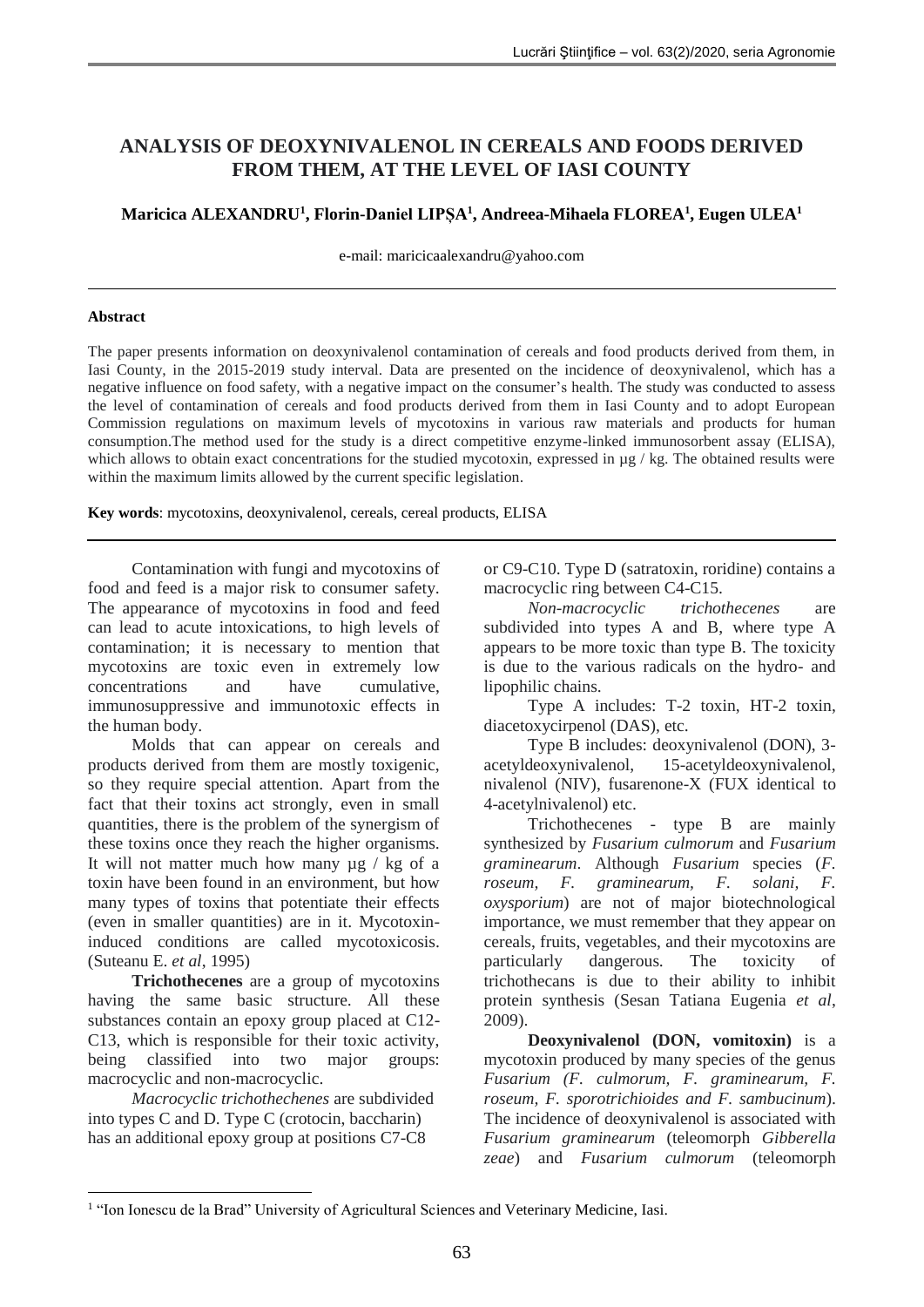unknown), both fungi being important plant pathogens, found in cereals and other crops. It is synthesized and found on plant material and its presence depends a lot on temperature (6-24°C) and other climatic conditions favorable to its development (extremely humid environment). (Toth B. *et al*, 2006).

Deoxynivalenol causes general weakening of organisms, necrosis (gangrene) in various tissues (gastrointestinal wall, bone marrow, lymphatic tissue), changes blood parameters and attacks the immune system. In fact, the Scientific Committee on Food of the European Commission (EFSA) suggests that the toxicity of deoxynivalenol is due to the general effect on organisms and in particular the harmful effect on the immune system. Another problem lies in the synergistic effect of deoxynivalenol with other trichothechenes, from which it can practically not be separated, because they are synthesized simultaneously.

Fungal infection and deoxynivalenol production, simultaneously in the field, depend on weather conditions, being favored by low temperatures and high humidity. Contamination is most severe in fields where crop rotation is not applied (corn follows corn or corn follows wheat), especially if the previous crop has been infected. These fungi have two distinct growth cycles, with mold growing during the day when the temperature is high (21-25ºC), while toxins are produced during the night when temperatures drop. Although deoxynivalenol is among the least toxic trichothechenes, it is the most commonly detected worldwide, and its occurrence is considered to be an indicator of the possible presence of other and more toxic trichothechenes (Alexander N.J. *et al*, 2006).

In humans, DON can cause bleeding, septic arthritis, endophthalmitis, osteomyelitis, cystitis and brain abscesses, with an invasive or disseminated outbreak.

Cereals and cereal by-products are a major part of the human and animal diet. It has been estimated that up to 25% of the world's crops can be contaminated with mycotoxins. The relevance of mycotoxins to human / animal health has led the European Community to introduce maximum permitted limits in food and feed. In Romania, deoxynivalenol is present in wheat and triticale, in particular. Romanian wheat contains on average between 100-500 µg/kg mycotoxins (1.0-5.0 ppm), ie 10-50 times above the maximum limit allowed by the NOEL norms (NO EFFECT LEVEL - the limit up to which DON can be supported without negative effects) (Berca M., 2011). The tolerable daily dose (DZT) of deoxynivalenol is 1 μg/kg body weight.

The fungal and mycotoxin surveillance program for food and feed should be applied equally to farms producing plant substrates, grain reception bases, compound feed processing plants, livestock farms, and food manufacturing units. The placing on the market of food containing a contaminant in an amount considered unacceptable from the point of view of human health is prohibited. In addition, the level of the contaminant must be kept as low as possible by the use of good practices at all levels of production, processing, preparation, treatment, packaging, storage, transport or marketing of foodstuffs.

# **MATERIAL AND METHOD**

The determinations were performed in the period 2015-2019, from samples of cereals and products derived from cereals, which were taken randomly, according to an objective sampling strategy, both from grain storage units and from retail units. of food products (supermarkets), from lasi county.

Sampling was performed based on a preestablished working procedure, in accordance with Annex no. 1 of the EC Regulation no. 401/2006 which establishes the sampling modalities and the analysis methods for the official control of the mycotoxin content in food (*figure 1*).

Mycotoxins are unevenly distributed in a batch; therefore, all necessary measures are taken to ensure that the sample taken is representative of the batch. Therefore, it is necessary to take a large number of elementary samples from various places in the lot, according to the legislation (random sampling = several elementary samples by joining which the aggregate sample is formed). The incremental samples shall be taken from different places in the lot so that the aggregate sample is representative of the lot. The area intended for sampling or storage of those products must not expose the product to any risk of contamination or degradation. In the case of mycotoxins, it is essential that the sampling action be carried out correctly because it is impossible to establish a subsequent measure based on the analysis of a non-representative sample.

*The global sample* must be thoroughly mixed but must not be ground before splitting the sample into laboratory samples. The aggregate sample shall be clearly labeled and sealed at the place of sampling. It must reach the laboratory as soon as possible, sealed and stored in an opaque bag / container (because mycoxins are destroyed under the influence of ultraviolet rays or natural light).

In the case of samples taken during the storage-marketing stage, these being prepackaged in packages ready for sale, the product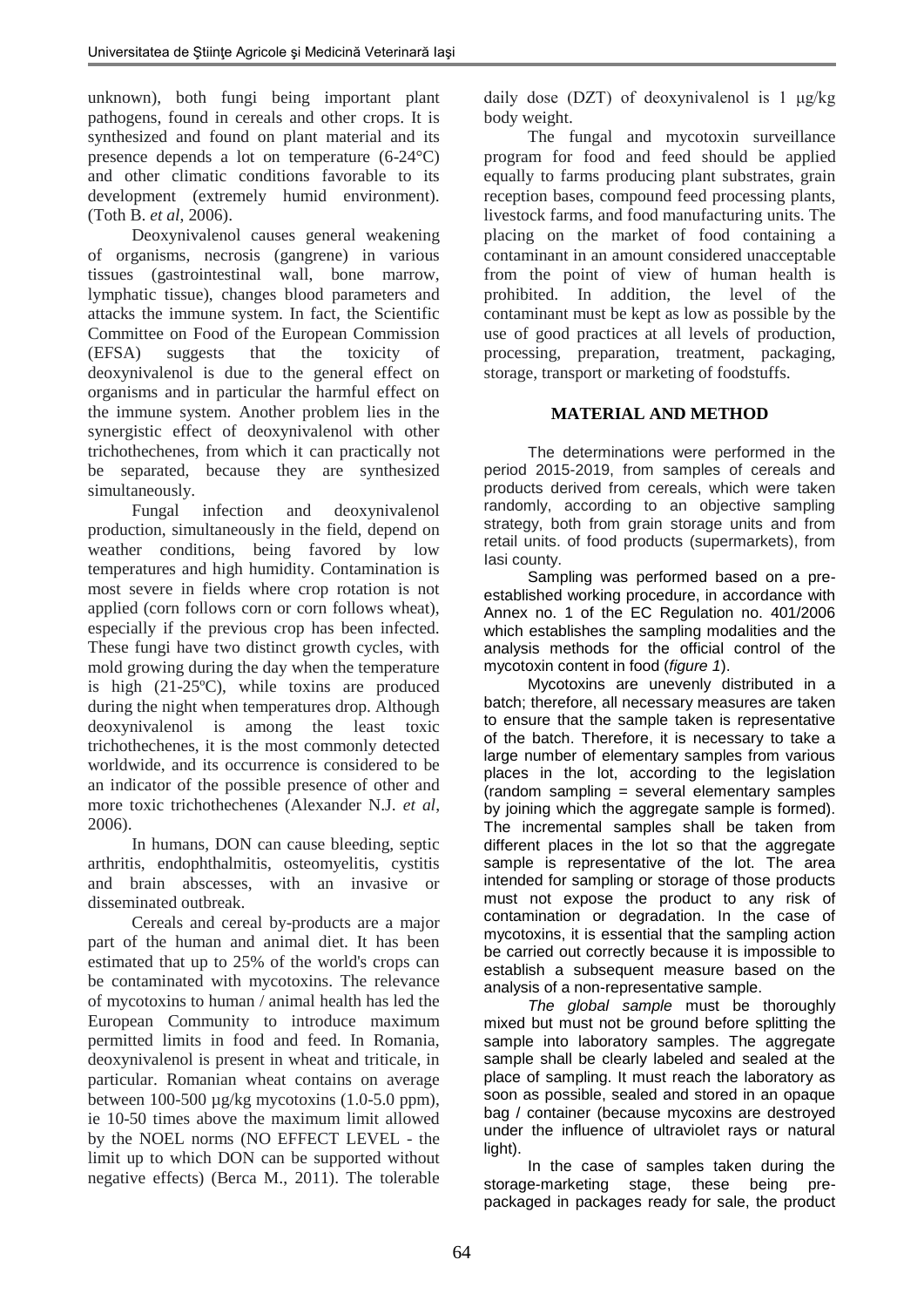is not removed from the original packaging until it is to be analyzed in the laboratory.



Figure 1 **Sampling and analysis of samples**

The samples that arrive at the laboratory for analysis are each divided into three distinct samples: the test sample, the additional opinion sample and the reference sample. All these are obtained only in the laboratory, being separated from the previously homogenized laboratory samples.

*The sample for additional opinion* may be kept by the laboratory or operator. If the sample for additional opinion is kept in the laboratory, the storage time is:

-until the issuance of the analysis bulletin, in case of compliant products;

-1 year when the evidence is non-compliant.

*The reference sample* is kept in the laboratory for the following period:

-until the release of BA in the case of compliant products:

-1 year when the evidence is non-compliant.

*The establishment of the conformity of the samples* is made on the basis of the results obtained following the laboratory analysis, to which the correction for recovery and the degree of uncertainty of the measurement are applied, in accordance with the provisions of Reg. CE 401/2006.

## Acceptance of lots:

-The test is compliant if the value obtained after performing the laboratory analysis is less than or equal to that provided in EC Regulation no. 1881/2006 with the subsequent completions and modifications.

-The test is non-compliant if the value obtained after performing the laboratory analysis is higher than the one provided in the EC Regulation no. 1881/2006 establishing maximum levels for certain contaminants in foodstuffs.

-The lot is declared accepted if the analyzed sample is compliant.

During the study period (2015-2019) a total number of 118 samples were taken and analyzed consisting of cereals (wheat, corn) and products derived from cereals (wheat flour, corn, bread, pasta, biscuits). The product samples taken for the quantitative determination of the deoxynivalenol content were analyzed based on the specific RIDASCREEN DON determination kit, and the ELISA photometer was used to interpret the results.

**Sample preparation**: cereals, cereal products - extraction, filtration.

**Detection limit:** cereals, bakery products - 18.5 ppm.

## **Reproducibility**: 85-100%.

**Principle of the test**: the test is based on the antigen-antibody reaction. The plate wells are labeled with anti-DON antibodies. Add standards or samples, enzyme conjugate and anti-DON antibodies. Free deoxynivalenol and the enzyme conjugate compete for antibody binding sites (competitive enzyme-linked immunosorbent assay). At the same time, deoxynivalenol antibodies are bound to immobilized antibodies. The unbound enzyme conjugate is removed by the washing step. Add the substrate-chromogen mixture to the wells and leave to incubate; the bound enzyme conjugate will convert the colorless chromogen into a blue substance. Adding the stop reagent will cause the color to change from blue to yellow. The measurement is made spectrophotometrically at 450 nm (optional wavelength> 600 nm). The absorbance is inversely proportional to the concentration of deoxynivalenol in the sample.

**Equipment used**: microELISA photometer (450nm), mill, shaker, graduated cylinder: 100ml, 1l, funnel and filter paper Whatman nr. 1, graduated pipettes, micropipettes:  $50\mu$ ,  $100\mu$ , 1000l.

#### **Reagents:** distilled water.

#### **Samples preparation:**

Samples should be kept in a cool place, protected from light. The representative sample must be ground and thoroughly homogenized before starting the extraction procedure.

#### **Working procedure**:

-weigh 5g of ground sample and transfer to a container with a lid over which 25ml of distilled water is added. The sample size can be increased if necessary, but the volume of distilled water must be adapted accordingly (for example: 25 g of sample in 125 ml of distilled water or 50 g of sample in 250 ml of distilled water);

- shake vigorously for 3 minutes (manually or with a stirrer);

-filter the extract using Whatman filter paper no.1;  $-50\mu$  of extract per well is used, in the test.

#### **Protocol:**

- Before starting work, bring all reagents to room temperature.

-Insert a required number of wells for standards and test samples into the holder.

-Add 50l of standard sample.

-Add 50 μl of enzyme conjugate to each well.

-Add 50ul of antibody solution to each well.

-Mix manually by rotating the plate and incubate for 30 minutes at room temperature (20-25°C).

-Pour the liquid and beat it vigorously face down on an absorbent paper to remove traces of liquid.

-Add 250 ul wash buffer and remove the liquid again. Repeat the washing step 2 times.

-Add 100 $\mu$ I (2 drops) of substrate / chromogen in each well. Mix by hand, rotating the plate and incubate for 15 minutes. at room temperature (20-  $25^{\circ}$ C).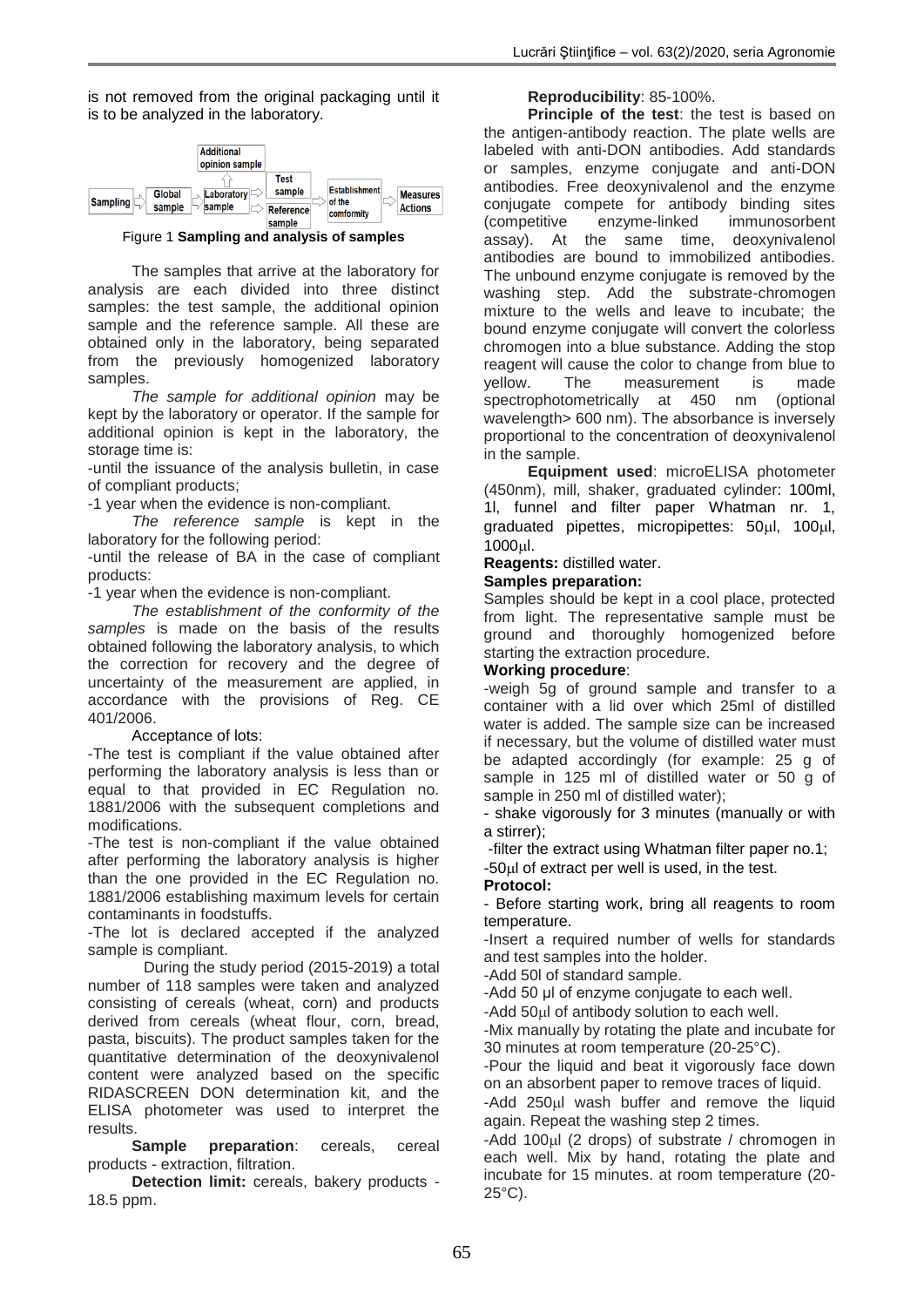The average value of the absorbents obtained for standards and samples are divided by the absorbance value of the first standard and multiplied by 100. The zero standard is equal to 100% and the absorbent values are expressed as a percentage:

#### abs. standard  $\times$  100 = % abs. zero standard. absorbanta

The values calculated for the standards are entered in a coordinate system on semi-logarithmic millimeter paper with respect to the deoxynivalenol concentration expressed in  $\mu$ g/kg. The deoxynivalenol concentration corresponding to the absorbance of each sample can be read using the calibration curve.

To obtain the mycotoxin concentration in the sample in  $\mu q/kg$ , the concentration read from the calibration curve must be multiplied by the corresponding dilution factor (for cereals and cereal products its value is 5).

#### **RESULTS AND DISCUSSIONS**

Deoxynivalenol is one of the most common fusariotoxins that contaminates feed and food, resulting in food poisoning in animals and humans.

EC Regulation no. 1881/2006 establishes<br>naximum allowed levels for some the maximum allowed levels for some contaminants in food products. According to this Regulation, the maximum permitted level of deoxynivalenol in foodstuffs is:

-500 µg / kg for bread and bakery products;

-750 µg / kg for wheat flour, pasta, cereal flakes and breakfast cereals;

-1250 µg / kg for wheat grain;

 $-1750 \mu$ g / kg for grain corn.

In *table 1* are presented the analytical results of the analyzed samples which registered positive values, obtained in the study interval 2015-2019, for the characterization of deoxynivalenol from cereals and food products derived from them.

Table 1

| Nr.<br>crt. | The sample<br>analyzed | <b>Total number</b><br>of samples<br>analyzed | No. of<br>negatives<br>samples | No. of<br>positives<br>samples | The value of<br>the positive<br>sample<br>analysis<br>$(\mu g/kg)$ | LMA<br>$(\mu g/kg)$<br>according to<br>Reg. CE<br>1881/2006 |
|-------------|------------------------|-----------------------------------------------|--------------------------------|--------------------------------|--------------------------------------------------------------------|-------------------------------------------------------------|
| 1.          | biscuits               | $\overline{2}$                                | 1                              | sample no. 1                   | 43.8                                                               | 500                                                         |
|             | breakfast cereals      | 5                                             | 1                              | sample no. 1                   | 25.0                                                               | 750                                                         |
|             |                        |                                               |                                | sample no. 2                   | 26.3                                                               |                                                             |
|             |                        |                                               |                                | sample no. 3                   | 27.0                                                               |                                                             |
|             |                        |                                               |                                | sample no. 4                   | 57.0                                                               |                                                             |
| 2.          | pretzel                | 3                                             | $\mathbf 0$                    | sample no. 1                   | 31.15                                                              | 500                                                         |
|             |                        |                                               |                                | sample no. 2                   | 128.0                                                              |                                                             |
|             |                        |                                               |                                | sample no. 3                   | 230.71                                                             |                                                             |
|             | wheat flour            | 12                                            | 3                              | sample no. 1                   | 21.0                                                               | 750                                                         |
|             |                        |                                               |                                | sample no. 2                   | 22.0                                                               |                                                             |
| 3.          |                        |                                               |                                | sample no. 3                   | 23.0                                                               |                                                             |
|             |                        |                                               |                                | sample no. 4                   | 82.0                                                               |                                                             |
|             |                        |                                               |                                | sample no. 5                   | 82.0                                                               |                                                             |
|             |                        |                                               |                                | sample no. 6                   | 136.0                                                              |                                                             |
|             |                        |                                               |                                | sample no. 7                   | 242.32                                                             |                                                             |
|             |                        |                                               |                                | sample no. 8                   | 347.35                                                             |                                                             |
|             |                        |                                               |                                | sample no. 9                   | 491.0                                                              |                                                             |
|             | cereal flakes          | 6                                             | 2                              | sample no. 1                   | 39.0                                                               | 750                                                         |
| 4           |                        |                                               |                                | sample no. 2                   | 60.0                                                               |                                                             |
|             |                        |                                               |                                | sample no. 3                   | 70.0                                                               |                                                             |
|             |                        |                                               |                                | sample no. 4                   | 70.0                                                               |                                                             |
| 5.          | wheat grains           | 17                                            | 16                             | sample no. 1                   | 636.0                                                              | 1250                                                        |
| 6.          | white bread            | 26                                            | 13                             | sample no. 1                   | 25.0                                                               | 500                                                         |
|             |                        |                                               |                                | sample no. 2                   | 25.0                                                               |                                                             |
|             |                        |                                               |                                | sample no. 3                   | 26.2                                                               |                                                             |
|             |                        |                                               |                                | sample no. 4                   | 38.0                                                               |                                                             |
|             |                        |                                               |                                | sample no. 5                   | 43.83                                                              |                                                             |
|             |                        |                                               |                                | sample no. 6                   | 51.0                                                               |                                                             |
|             |                        |                                               |                                | sample no. 7                   | 54.1                                                               |                                                             |
|             |                        |                                               |                                | sample no. 8                   | 99.0                                                               |                                                             |
|             |                        |                                               |                                | sample no. 9                   | 124.0                                                              |                                                             |
|             |                        |                                               |                                | sample no. 10                  | 140.0                                                              |                                                             |

**Analytical results of the analyzed samples**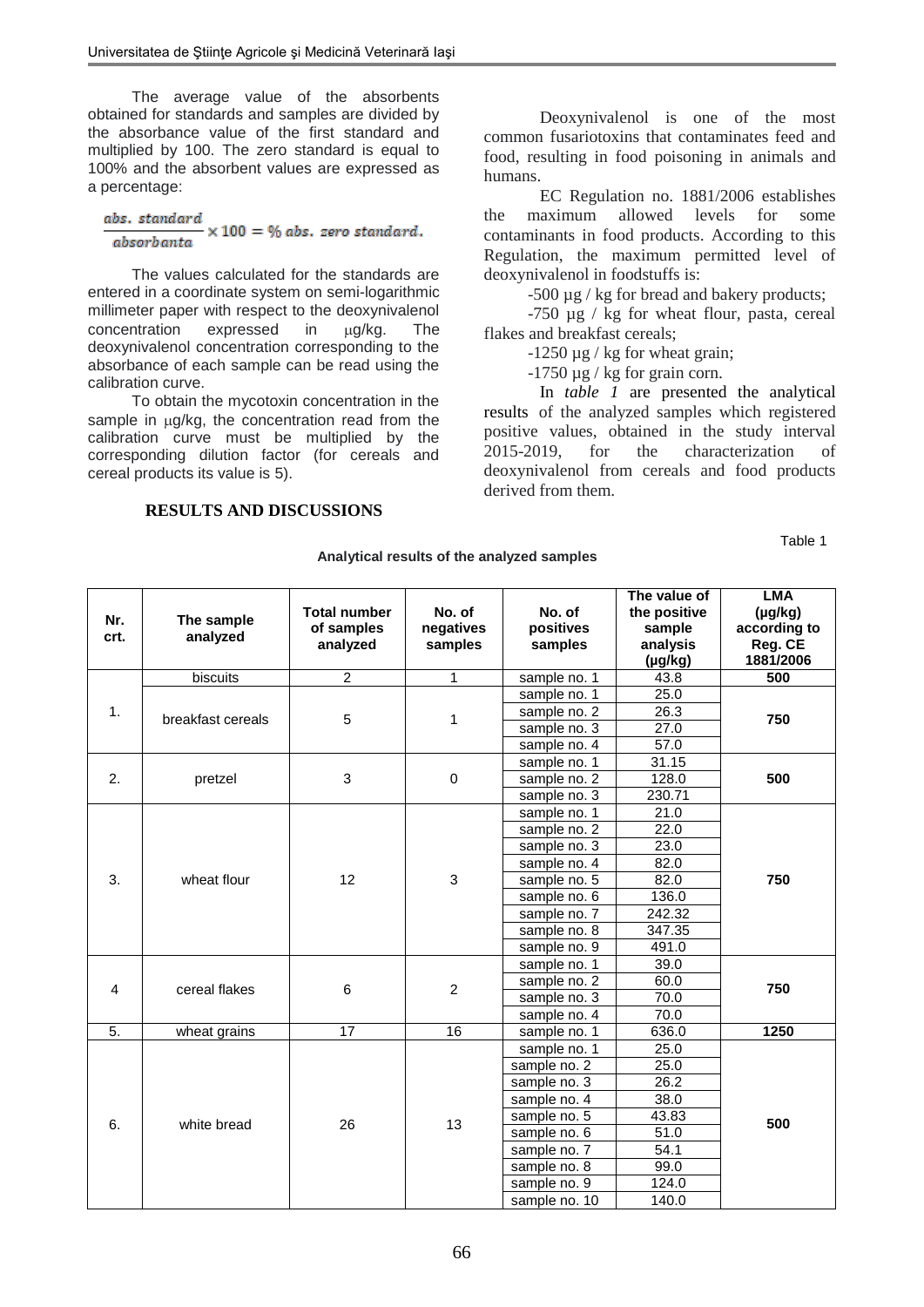|                      |             |     |                 | sample no. 11 | 161.24 |      |
|----------------------|-------------|-----|-----------------|---------------|--------|------|
|                      |             |     |                 | sample no. 12 | 226.36 |      |
|                      | pasta       |     | 1               | sample no. 13 | 295.0  | 750  |
|                      |             |     |                 | sample no. 1  | 26.0   |      |
|                      |             |     |                 | sample no. 2  | 26.0   |      |
|                      |             |     |                 | sample no. 3  | 30.0   |      |
|                      |             |     |                 | sample no. 4  | 31.2   |      |
|                      |             |     |                 | sample no. 5  | 37.77  |      |
|                      |             |     |                 | sample no. 6  | 38.72  |      |
|                      |             |     |                 | sample no. 7  | 40.0   |      |
|                      |             |     |                 | sample no. 8  | 47.0   |      |
|                      |             |     |                 | sample no. 9  | 57.9   |      |
| 7.                   |             |     |                 | sample no. 10 | 68.0   |      |
|                      |             | 21  |                 | sample no. 11 | 68.0   |      |
|                      |             |     |                 | sample no. 12 | 68.0   |      |
|                      |             |     |                 | sample no. 13 | 74.0   |      |
|                      |             |     |                 | sample no. 14 | 94.0   |      |
|                      |             |     |                 | sample no. 15 | 152.0  |      |
|                      |             |     |                 | sample no. 16 | 206.69 |      |
|                      |             |     |                 | sample no. 17 | 213.0  |      |
|                      |             |     |                 | sample no. 18 | 294.94 |      |
|                      |             |     |                 | sample no. 19 | 318.0  |      |
|                      | corn grains | 26  | 15              | sample no. 20 | 424.0  | 1750 |
|                      |             |     |                 | sample no. 1  | 41.0   |      |
|                      |             |     |                 | sample no. 2  | 69.0   |      |
|                      |             |     |                 | sample no. 3  | 114.0  |      |
|                      |             |     |                 | sample no. 4  | 157.92 |      |
|                      |             |     |                 | sample no. 5  | 170.49 |      |
| 8.                   |             |     |                 | sample no. 6  | 252.27 |      |
|                      |             |     |                 | sample no. 7  | 324.2  |      |
|                      |             |     |                 | sample no. 8  | 324.2  |      |
|                      |             |     |                 | sample no. 9  | 324.2  |      |
|                      |             |     |                 | sample no. 10 | 324.2  |      |
|                      |             |     |                 | sample no. 11 | 446.96 |      |
| <b>Total samples</b> |             | 118 | $\overline{52}$ | 66            |        |      |

## **CONCLUSIONS**

Mycotoxin contamination is favored by the humid continental temperate climate specific to our country and implicitly to Iasi County, this aspect having negative effects on the productivity and quality of crops.

In the studied period (2015-2019) a total number of 118 samples were analyzed, of which 52 samples representing a percentage of 44% did not register values for the deoxynivalenol parameter. A number of 66 samples, representing approx. 56% of all those studied presented positive values for this mycotoxin, which is a considerable percentage. None of the samples analyzed for the determination of deoxynivalenol did not exceed the maximum permitted limit provided by the legislation in force (EC Reg. 1881/2006).

The general conclusion is that, based on the results of the analyses performed for the selected products taken from the entire food chain, there is a potential contamination with deoxynivalenol. Apart from the particular regional circumstances, the general situation is characterized by widespread contamination at low levels, leading to risks to human health related to chronic exposure. At the same time, the synergistic toxicity of mycotoxins encountered simultaneously, especially in cereals, should not be ignored.

The maximum levels for mycotoxins, permitted by the legislation in force, shall be set at a level which takes into account human exposure in relation to the tolerable dose of the toxin in question and which can reasonably be achieved by observing good production practices and hygiene in all the stages of production, storage, processing and distribution of agricultural products and food derived from them. This approach ensures that food business operators apply all possible measures to prevent / limit as far as possible mycotoxin contamination in order to protect public health.

Deoxynivalenol is the most common contaminant of cereals and cereal products, its presence being a potential indicator of contamination with other mycotoxins. Increased attention should be paid to all sources of deoxynivalenol contamination in order to minimize its presence in food, in order to remove the subsequent negative impact on human health.